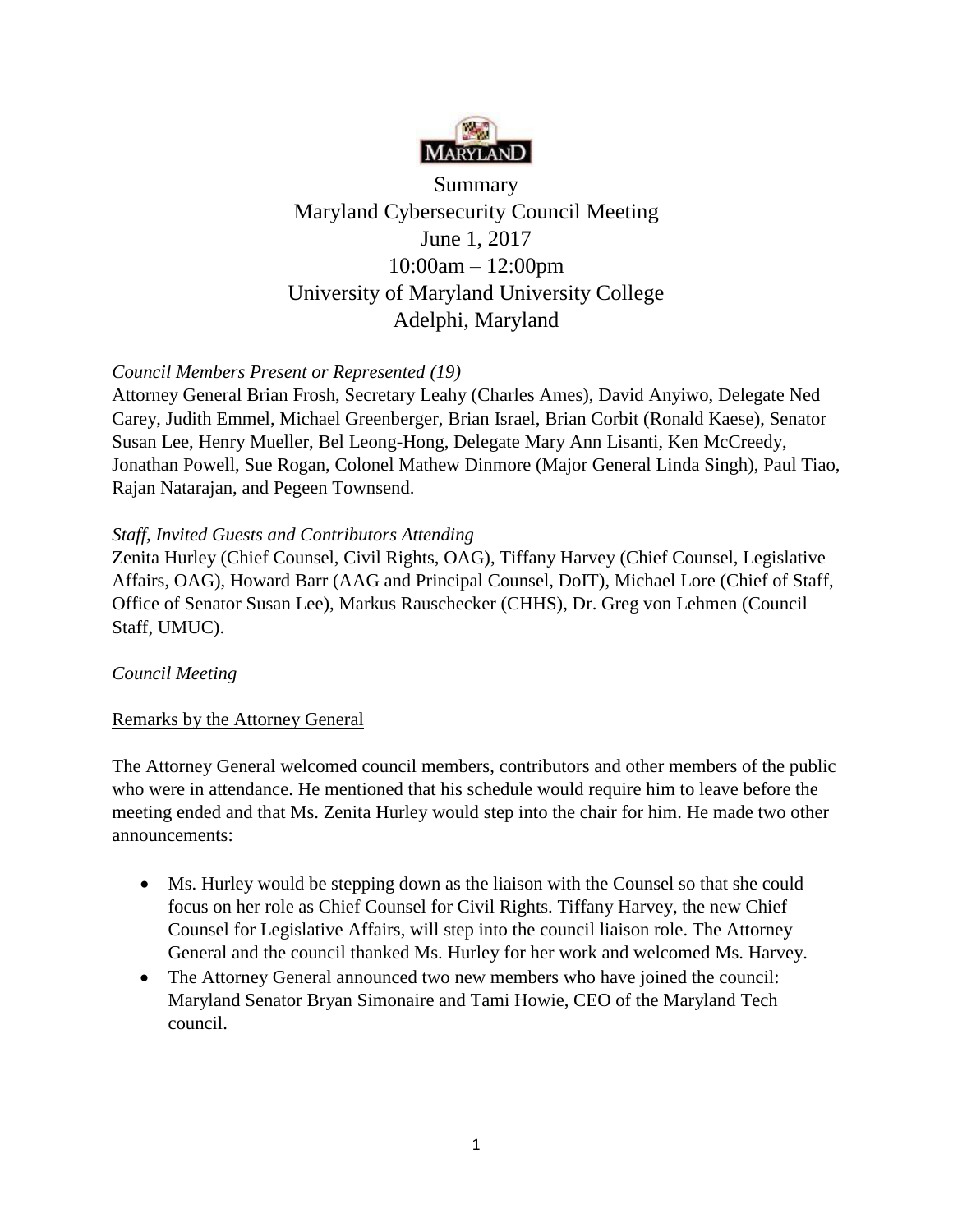He called for the minutes of both the March 17, 2017, and October 18, 2016, meetings and asked if any members had objections to approving them. There being none, the minutes are considered approved.

He then outlined the purpose of the present meeting:

- The goal is to inform the council's activities report due to the General Assembly by July 1, 2017. He noted that it is essential to capture the council's accomplishments since 2015 and any new recommendations for the next two years.
- To allow plenty of time, no presentations have been planned. The agenda is dedicated to the subcommittee report-outs and the related discussion.
- "Thank you's" are in order to council members and to 'contributors' who have supported the subcommittees in their work. Much has been accomplished.
- The timeline to produce the report will be as follows:
	- o By June 5 *at the latest*, a complete draft of the council's report will be circulated to council members for comment. The Attorney General asked that the council keep the distribution confidential and not share it outside the membership.
	- o On June 15, the comment period will close. Thereafter, proposed revisions will be considered and the final draft will go through a process of review at OAG prior to the July 1 release of the report.

#### Subcommittee Report-outs

#### *Senator Susan Lee, Co-chair, Law, Policy and Legislation Subcommittee*

Senator Lee noted three significant accomplishments for Maryland citizens in the last session.:

The updating of the Maryland Personal Information Protection Act (MPIPA). SB 525/HB974 enlarged the category of personal information protected by the law to include biometric data, health records, email addresses in combination with login credentials, and various unique government identifiers in addition to the social security number. The law also clarified when breach notifications had to be made (no later than 45 days) in lieu of a more general reasonableness standard.

The provision of a one-time free credit freeze for consumers. SB 270/HB 212 strengthens the credit freeze as a protective measure by encouraging consumers to use it. Senator Lee emphasized that the credit freeze is more effective than credit monitoring: it is a proactive measure that consumers can take to reduce the impact of identity theft *before* it happens.

The extension of the tax credit to businesses for the cost of security clearances. SB 138/HB873 mitigates the cost of SCIFS and contributes to the growth of the cyber business sector in Maryland. The bill was responsive to a request by the council's Economic Development Committee to the Law, Policy and Legislation Subcommittee.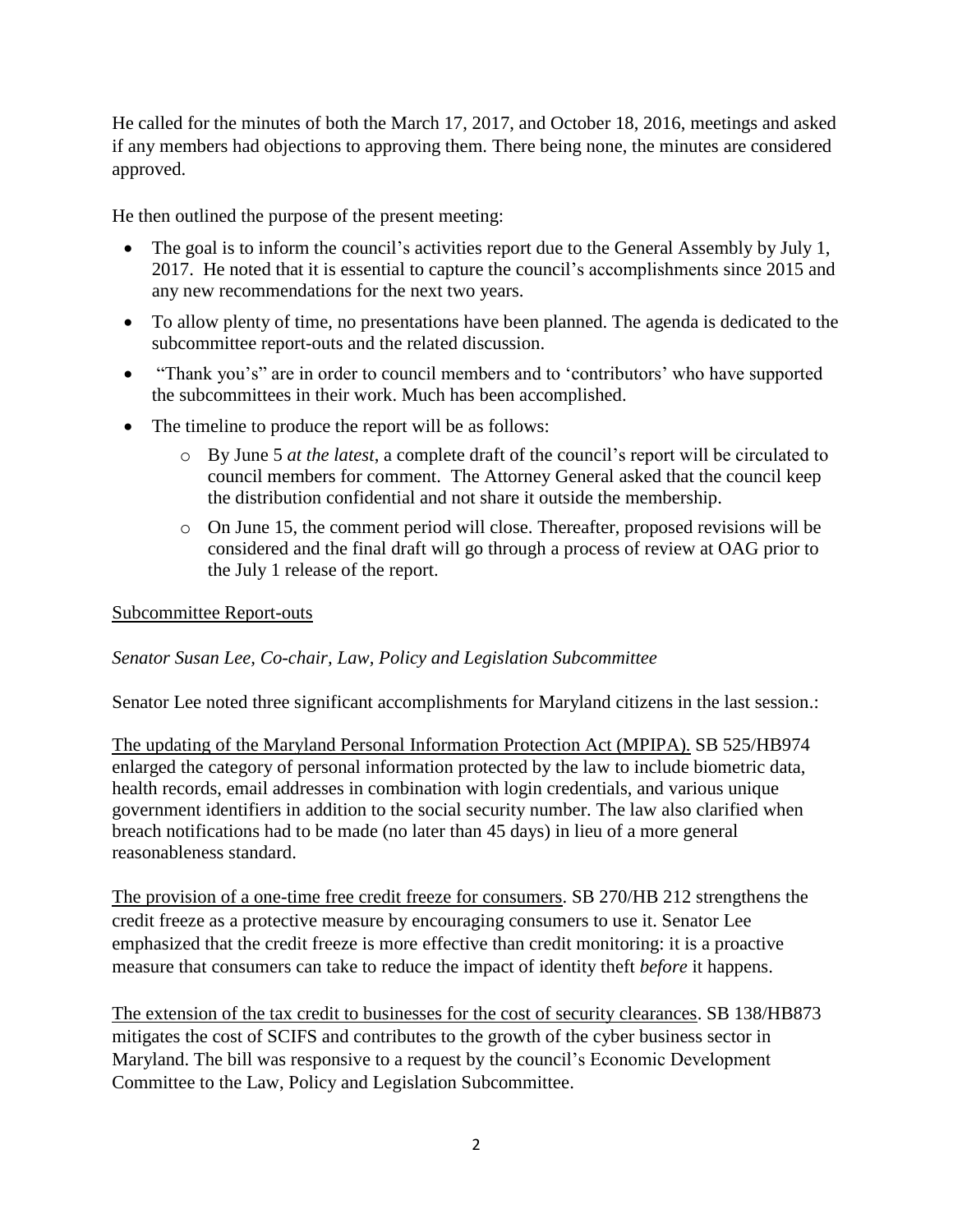Looking ahead to the next two years, Senator Lee said that her subcommittee proposed to:

- mature the cyber first responders' corps concept into legislation (2016 Recommendation #1)
- update the state breach statute to align its protections with MPIPA's and to extend the breach notification requirements to personal information held by the judicial and legislative branches
- make additional enhancements to MPIPA, such as extending the breach protection to small businesses whose credit card information may be compromised
- devise legislation that would require vendors to code IoT devices in a manner that would clearly indicate to consumers what level of security (if any) the devices incorporated
- craft a bill that would preclude the sale of browsing history by ISPs without consumers' express consent. (Senator Lee mentioned that this is in response to the recent roll back of an FCC regulation by the Congress.)
- introduce legislation that would give consumers the right to inspect and correct data profiles held by data brokers about them and mandate a portal where any such firm holding Maryland citizen data must list itself and its contact information for said purpose
- reintroduce ransomware legislation, specifically either creating a ransomware definition in the criminal extortion statute, or creating a new code section with an increased penalty for extortion levels below the general extortion threshold
- finally, to reintroduce right of civil action, enabling businesses to sue former employees whose conduct is the proximate cause of a breach of personal identifying information.

In highlighting the progress on the subcommittee's recommendations, Senator Lee expressed appreciation especially to Professor Greenberger, Marcus Rauschecker, Howard Feldman, Paul Tiao and Michael Lore for the work on MPIPA and the strong support of OAG for both the changes in MPIPA and the credit freeze legislation. She also endorsed Professor Greenberger's proposal at the council's March meeting to organize a series of briefings for legislators to better inform them about the need for ransomware legislation.

Mr. Tiao pointed out that Senator Lee did the heavy lifting on much of the successful legislation last session. As a member of Senator Lee's subcommittee and a practicing attorney in the field of breach law, he also noted that ransomware is the new plague, eclipsing the retail data breach as the headline. Its elevation as a public issue creates a window of opportunity for legislation to address it. Ms. Leong-hong pointed to the ransomware attacks on hospitals as an example and strongly supported the idea of legislative briefings, suggesting that they start earlier than the legislative session if possible. Senator Lee indicated that the health and judicial proceedings committees would be key.

Ms. Townsend observed that Maryland hospitals are very focused on the ransomware threat and that they have been communicating and working effectively together to minimize its impact. She also recommended that for the bill concerned with the sale of consumer browsing history, the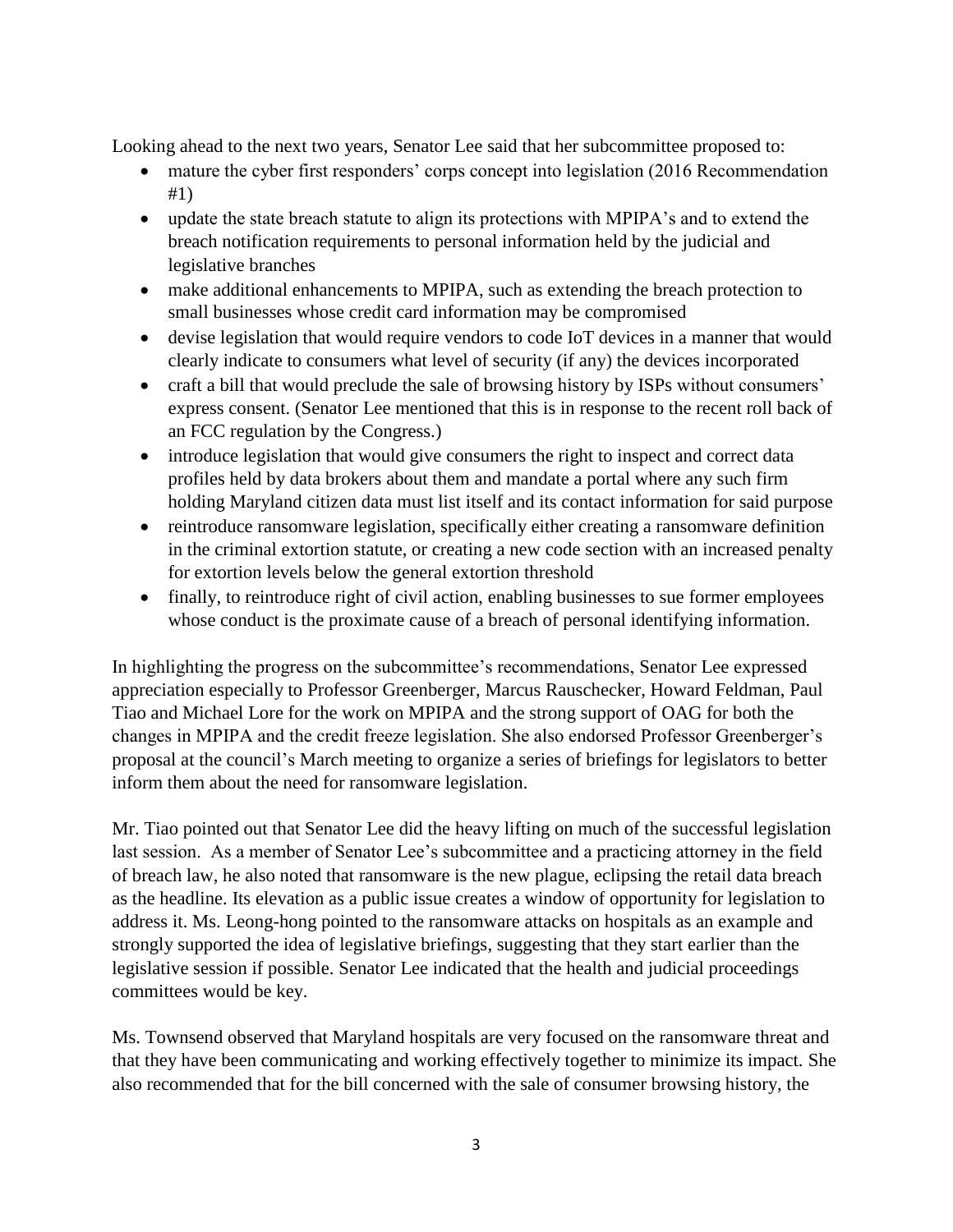stakeholders be engaged before the bill is submitted to the General Assembly. Senator Lee expressed appreciation for the suggestion and stated that such was her intention.

# *Professor Michael Greenberger, Chair, Critical Infrastructure Committee*

Professor Greenberger thanked Senator Lee and Michael Lore especially for their efforts in the last session. In his view, the successful legislative initiatives coming out of the Law, Policy and Legislation Subcommittee would by themselves demonstrate the importance of the council to Maryland. He stated that getting good ideas into law is often iterative and that the efforts of the last session that did not produce legislation will support efforts in the next.

For his comments, Professor Greenberger referred to the substantial report that his subcommittee produced to inform the larger council report due in July. In its last two years, the subcommittee has focused on a) identifying cybersecurity resources that will be useful to small- and mediumsize enterprises, including critical infrastructure (CI) operators, and b) finetuning the list of CI sectors for attention along with the key principles that should guide the subcommittee's work in this area.

Resources. He noted that this effort complements the work of the Community Outreach Subcommittee to develop a publicly accessible portal with DoIT to promote awareness and provide basic cybersecurity tools for citizens and smaller organizations. Specifically, his subcommittee has identified and categorized a substantial list of resources for smaller enterprises that cannot afford private assistance. These fall into two categories.

- One offers general resources. Included are NIST special publications and other resources that address a variety of topics: general cybersecurity awareness, information sharing through information sharing and analysis organizations (ISAOs), cybersecurity frameworks, including the NIST *Framework;* critical infrastructure tools for cybersecurity, cyber risk management, and cyber workforce development and training.
- The other category is dedicated to risk assessment. This is composed of an extensive compilation of previous CI assessments and risk assessment methodologies.

Priority CI Sectors. Professor Greenberger acknowledged the list of 17 CI sectors identified by DHS, but the subcommittee will focus on a smaller subset of those serving Maryland. The two key principles that will inform the subcommittees risk assessment efforts are the interdependency of CI sectors and the regional or multistate character of CI affecting Maryland. The electric grid is an example. All CI sectors are dependent upon it, and Maryland's power generation is part of a larger regional network.

For the next two years, the subcommittee intends to add to the repository of resources that it has initially compiled, work with the Cyber Operations and Incident Response Subcommittee on supporting information sharing activities, and recommend legislation to the council that would emphasize cybersecurity in CI licensing and other areas.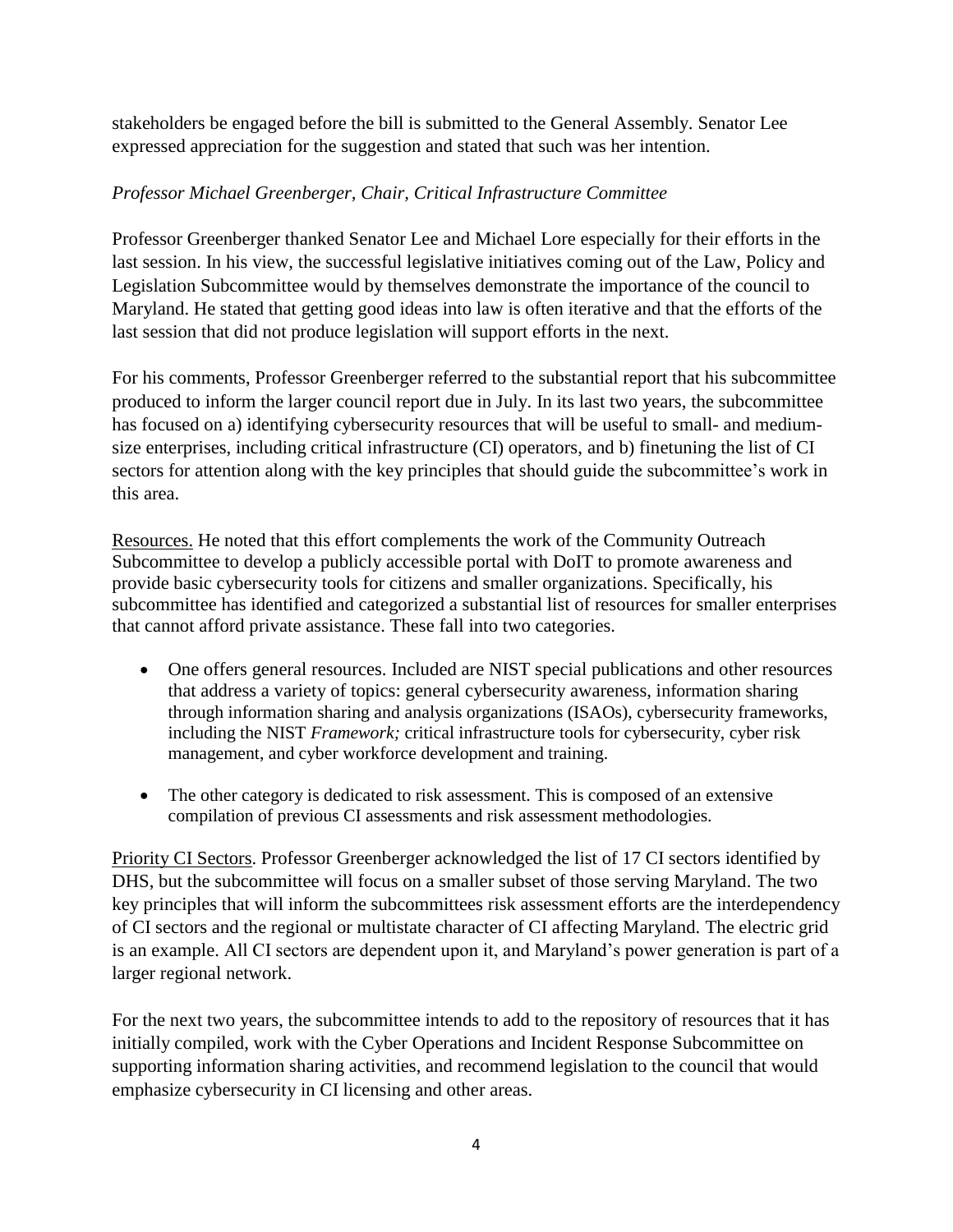# *Mr. Charles Ames, Director of Cybersecurity, DoIT, for Secretary Michael Leahy, Chair, Cyber Operations and Incident Response Subcommittee*

Mr. Ames also spoke from his subcommittee's report covering the last two years and proposing initiatives for the next two. He observed that the threat landscape is moving very fast and that it is difficult for the state to stay in front of threats. Ransomware is a good example of how fast the landscape changes. In 2015, ransomware was a footnote. A recent report indicated that in 2016, globally, there were 638 million ransomware attacks. Two years ago, data exfiltration to embarrass people with information was not a practice. Now it is. Then there are the APT vectors that are always morphing and probing network defenses.

He mentioned that the chief accomplishment of the last two years was the creation and validation of the state's cyber response plan. This is a charge to the council under its enabling statute and was accomplished as a cross-agency effort involving DoIT, MEMA, the Military Department, and other agencies. The plan has been cross-exercised two times this year, including as part of the recent Cyber Guard exercise.

In the next two years, the subcommittee recommends advancing the idea of a structure in Maryland that could both provide salient threat information to citizens and small businesses and offer assistance when these fall victim to some sort of attack. Salience is key. There are numerous threat feeds, and the most relevant threats need to be highlighted. There also needs to be a place where citizens and enterprises too small to fend for themselves can go for help. Right now, the phone calls come to DoIT which does its best to assist, but its resources are limited too. For example, it does not have a 24/7 SOC and is supported at times by a call center with on-call resources only.

The other major recommendation of the subcommittee is to support an increase in state funding of CND. Maryland's current investment in its named cybersecurity function (under \$5 million per year) places it near the bottom of the states. There has been progress in the last two years. But there is considerable ground to make up and much that continues at risk.

While not within its charge, the subcommittee asked the council to consider changes in Maryland government procurement policy to require higher cybersecurity standards for IT equipment and third-party suppliers of services. DoIT has scanned a number of vendors that service the state and found their security wanting. Example: there was a case of a county recently that was hit by ransomware, and services were knocked completely offline for several days. DoIT was able to mitigate the attack before key assets were lost. Still, it took the county four or five months and significant expenditures to recover. Changes in procurement policy would mitigate some of these problems.

In response to Mr. Ames' comments, Mr. Tiao asked if the state is leveraging InfraGard. Mr. Ames agreed that there are advantages to InfraGard, not the least of which is that members must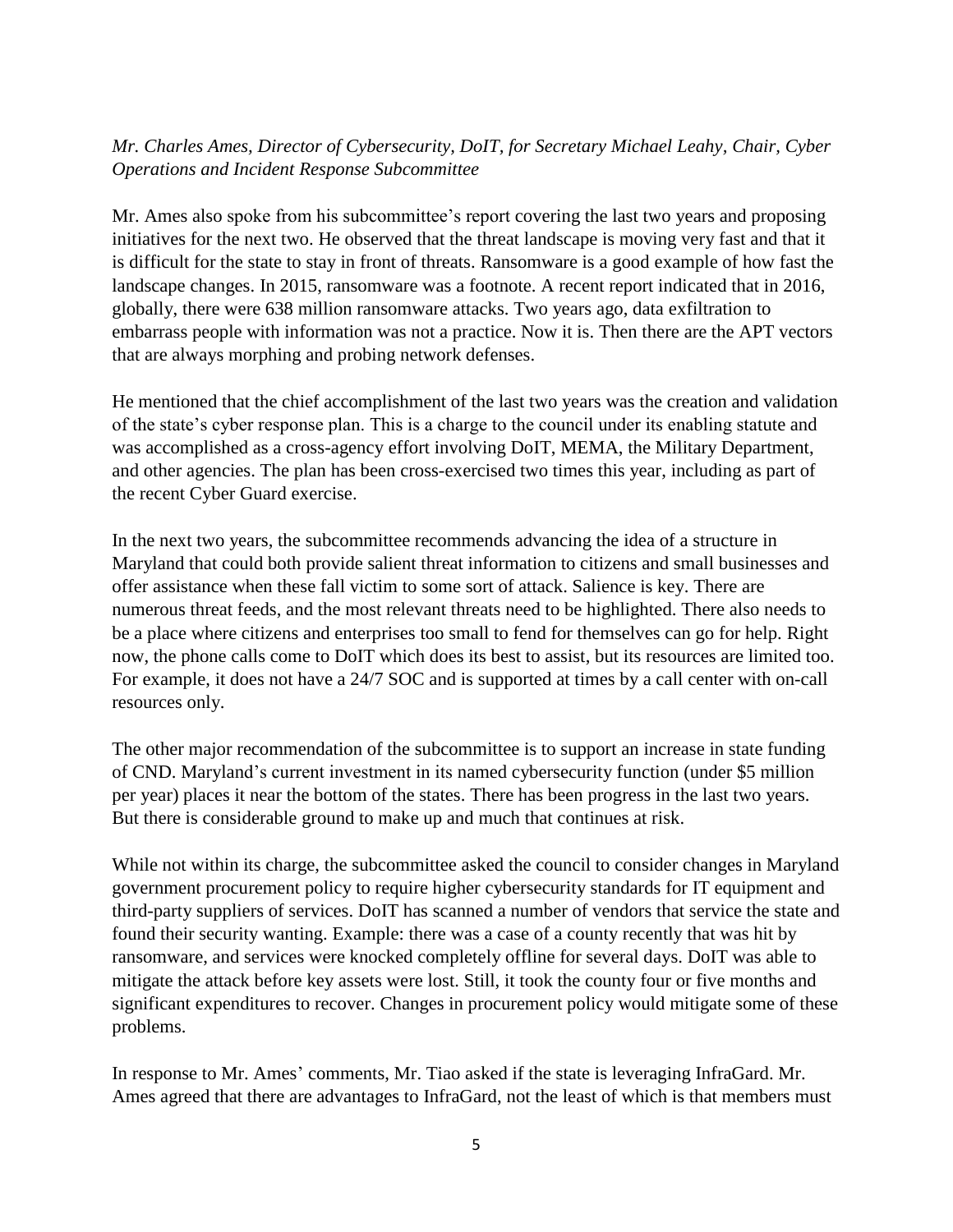have a national background check. But there are challenges too. In an emergency, it is not known who will show up with what skills, and the state presently does not have plans in place to use InfraGard members. Mr. Tiao acknowledged the problems but noted that InfraGard is making some changes and that it might be a good organization engage.

About state funding on cybersecurity, the Attorney General asked Mr. Ames what investment is needed to reasonably secure the state. Mr. Ames indicated that sustaining a \$12.5 million a year investment would meet that goal. This would not place Maryland in the first tier of states investing heavily in cybersecurity, but it would be a significant improvement. Mr. Ames noted that the current budget for DoIT's cybersecurity function is less than \$5 million and put Maryland in the bottom tier of states investing in cyber.

Delegate Lisanti strongly supported the suggestion that the state strengthen its procurement policies to require IT equipment and vendors providing services to meet higher cybersecurity standards. She viewed it as low hanging fruit and asked whether this could be accomplished as a policy change by the executive branch or whether it would require legislation. Mr. Ames said that the executive branch could institute a policy change, but it would not affect the legislature or the judiciary. Professor Greenberger indicated that legislation might be required, although he would have to research the question. Delegate Lisanti asked that the rationale for the procurement change be developed and volunteered the legislative delegation to help identify the means. There were no objections to adopting the suggestion as a recommendation.

## *Ms. Sue Rogan, Chair, Community Outreach Subcommittee*

As background, Ms. Rogan pointed out that her subcommittee consists of representatives from postsecondary education, small businesses and a nonprofit organization. Consistent with the council's 2016 *Initial Activities Report*, her subcommittee's focus has been on developing a repository for resources that would be helpful to citizens, small business, and other small organizations. The subcommittee has worked with the realization that this repository would also hold the resources that would be developed through the Critical Infrastructure Subcommittee. DoIT has volunteered to help create the repository itself.

Ms. Rogan previewed a mock-up of the repository for the council. The site would include categories that would align the content with specific audiences and include tips that would be changed periodically. She noted that there must be a protocol for vetting and adding new resources to the site and the assignment of responsibility to maintain the repository. Ms. Rogan also noted that the subcommittee had developed a list of organizations to which the repository could also be linked to extend its visibility.

Mr. Ken McCreedy suggested that the repository include CAMI and the cybersecurity asset map that the state Department of Commerce is developing. Both would be resources important to capture. Ms. Rogan indicated that CAMI is included as a resource and looked forward to adding the cyber asset map.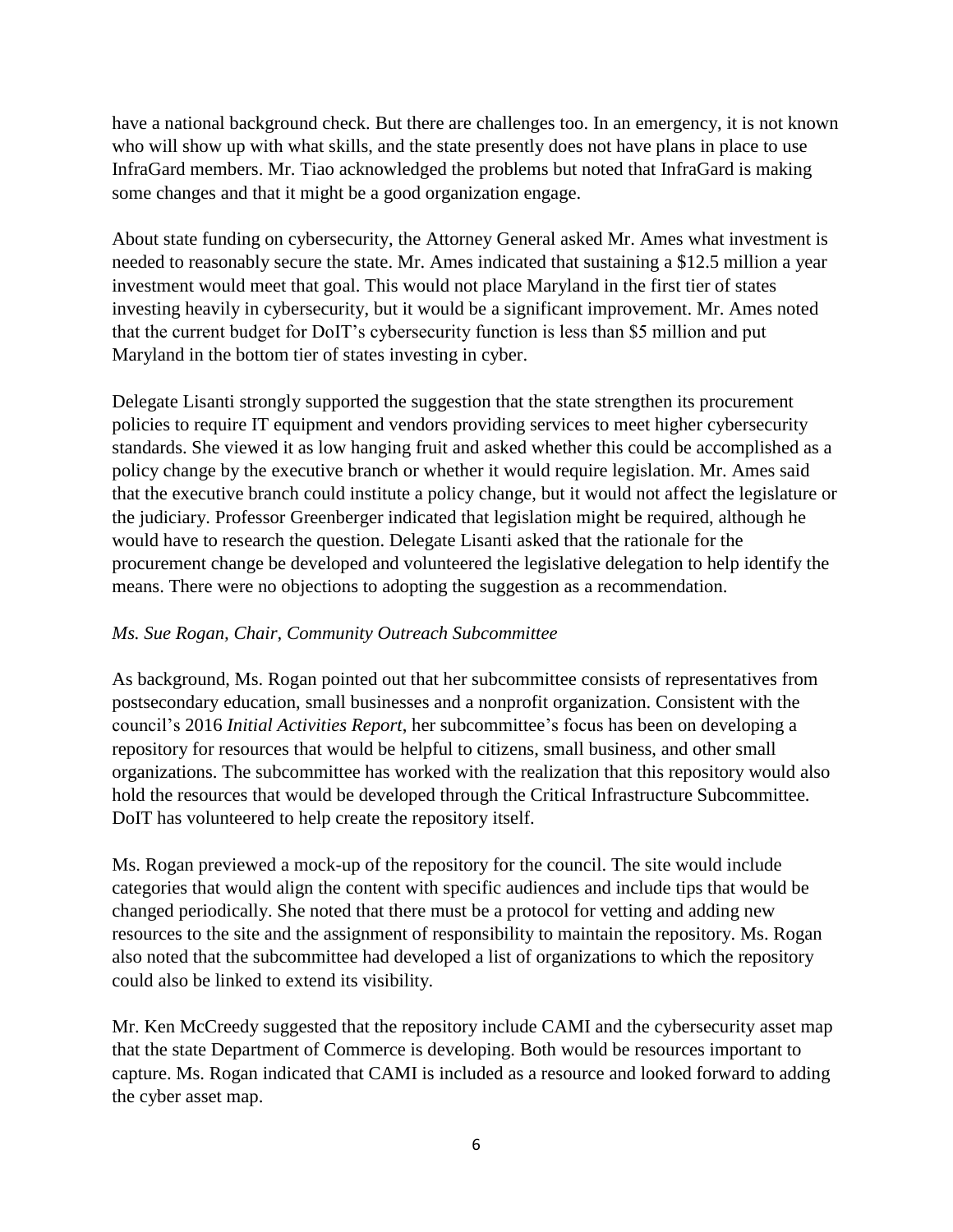# *Dr. Greg von Lehmen, council Staff, for Dr. Jonathan Katz, Chair, Education and Workforce Development Subcommittee*

Dr. von Lehmen expressed Dr. Katz's regrets for not being able to participate in the council meeting. He summarized the subcommittee's progress and plans on his behalf. He noted that of the six recommendations made by subcommittee in 2016, it had made progress on two, closed out one and would continue to pursue the other three. Specifically:

Enhancing K-12 computer science and cybersecurity education. The subcommittee arranged a liaison from the Maryland State Department of Education (MSDE) to help it understand what the state's public schools were doing or had planned in these areas. MSDE has been working to enhance computer science and cybersecurity education through key curricular initiatives, including a cybersecurity resource toolkit for teachers, the creation of computer science and cybersecurity CTE programs, and the planned adoption in some form of the forthcoming K-12 standards for computer science education to be published by the Computer Science Teachers Association (CSTA). Among the biggest challenges are funding for equipment and teacher training.

Cybersecurity scholarship for service. The subcommittee has recommended that the state emulate the NSF scholarship for service program and has familiarized itself with the details about how the program works. The subcommittee is now investigating existing state scholarship programs that might be 're-programmable' for cybersecurity scholarships for service.

Study cybersecurity workforce skill needs in Maryland. The subcommittee had two goals, namely to identify: a) an accepted definition of cybersecurity to anchor any estimate of cybersecurity workforce needs in Maryland, and b) an accepted source of granular information about required roles and skill sets. As a result of its due diligence, the subcommittee satisfied itself that this recommendation had been overtaken by work done by NIST and recommended that it be closed. Specifically, NIST/NICE is updating its National Cybersecurity Workforce Framework—increasingly accepted as the authoritative definition of cybersecurity as a field and has also funded the launch of a tool that provides granular information about open cybersecurity positions by state, region and the nation (Cyberseek).

The three initiatives that the subcommittee would continue to pursue are resources for computer science departments, transition path for community college graduates, and increased funding for academic research.

With respect to K-12 computer science and cybersecurity education, Mr. McCreedy mentioned that there is a Maryland firm that offers online education and certification preparation in cybersecurity and that this might be a resource for MSDE.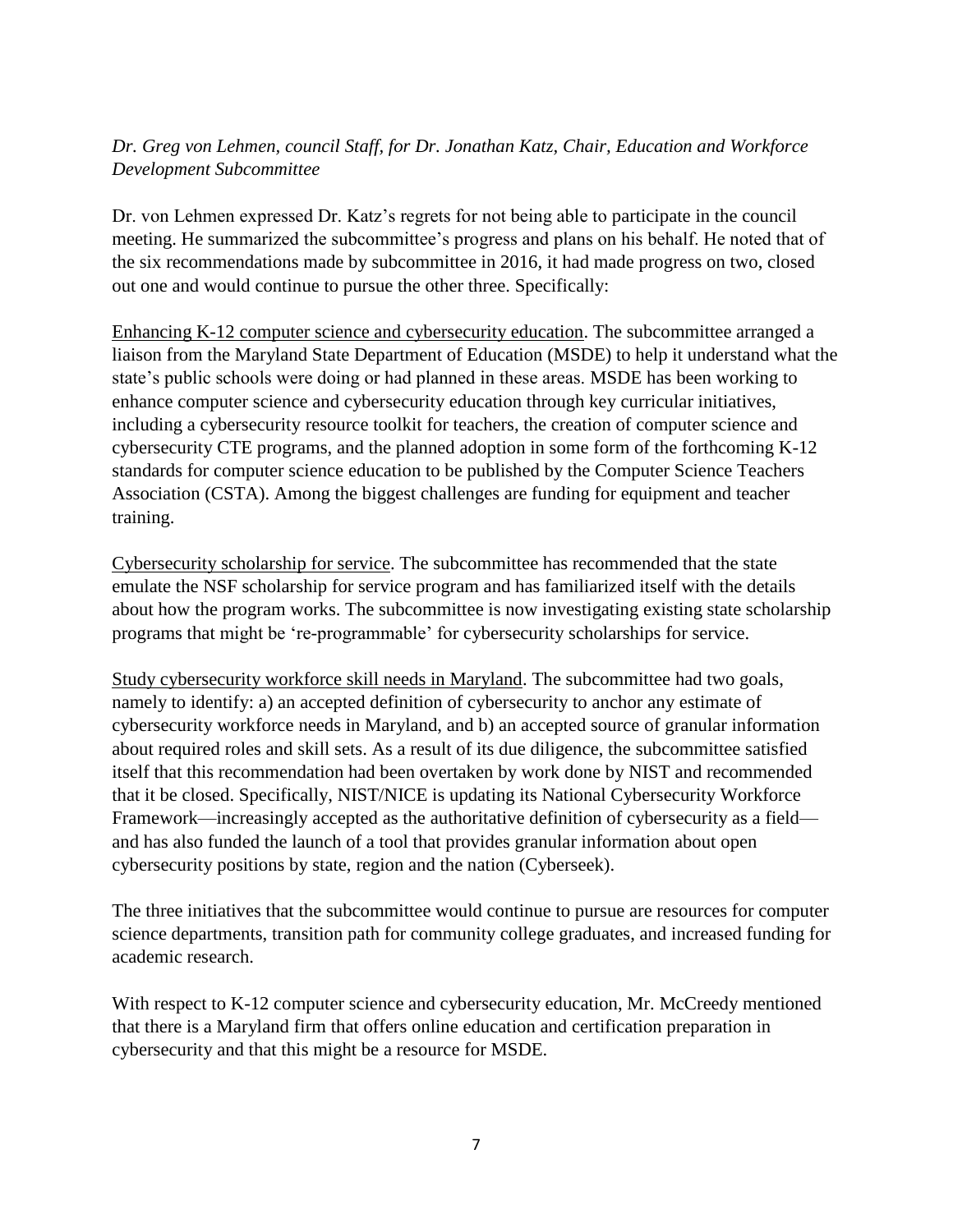### *Ms. Belkis Leong-hong, Chair, Economic Development Subcommittee*

Ms. Leong-hong noted that the subcommittee made recommendations to help the Maryland cybersecurity companies to grow and to remain in Maryland. These recommendations fell into two categories: a toolbox and incentives and investments.

Toolbox. The subcommittee had shaped the concept of an asset map that would identify resources that cybersecurity firms could use. As the subcommittee conceived it, these resources would be mapped to the business lifecycle to make the resources more accessible and impactful. However, the Maryland Department of Commerce had been considering such a tool in parallel with the subcommittee and had decided to fund it, effectively accomplishing this subcommittee initiative. This new tool will be previewed by Commerce at CyberMaryland 2017 this fall.

Incentives and investments. Consistent with its 2016 recommendation, the subcommittee has pursued three initiatives:

- Support for the extension of the tax credit for the cost of security clearances (SCIFS). This initiative was discussed with the Law, Policy and Legislation Subcommittee. Delegate Carey, a member of the latter subcommittee, sponsored HB 873 which passed the last session of the General Assembly.
- Extension of TEDCO's investment authority. The subcommittee examined the statute establishing TEDCO and considered whether it should be amended to make investment funds available for commercialization of new technology services; e.g. applications of blockchain to solve security problems. Its due diligence established that TEDCO had this authority already and that no changes in its statute should be recommended.
- Changes in state procurement law to ensure reciprocity. The subcommittee was concerned that Maryland firms did not enjoy the same preference in state procurements vis-à-vis nonresident firms that these firms enjoyed in their home states vis-à-vis Maryland firms competing for state contracts. With the assistance of the OAG staff member, the subcommittee that established that such statutory provisions exist.

In the two years ahead, the subcommittee will look at ways of incentivizing cyber professionals to relocate to Maryland and other tax and investment incentives to support the growth of the cybersecurity sector in state. In this connection, Ms. Leong-hong indicated that her subcommittee looked forward to working with the state Department of Commerce, the Cybersecurity Association of Maryland (CAMI), the Maryland Chamber of Commerce, and other entities. She thanked her subcommittee members for their efforts during the last two years and those nonmembers who had contributed to its work.